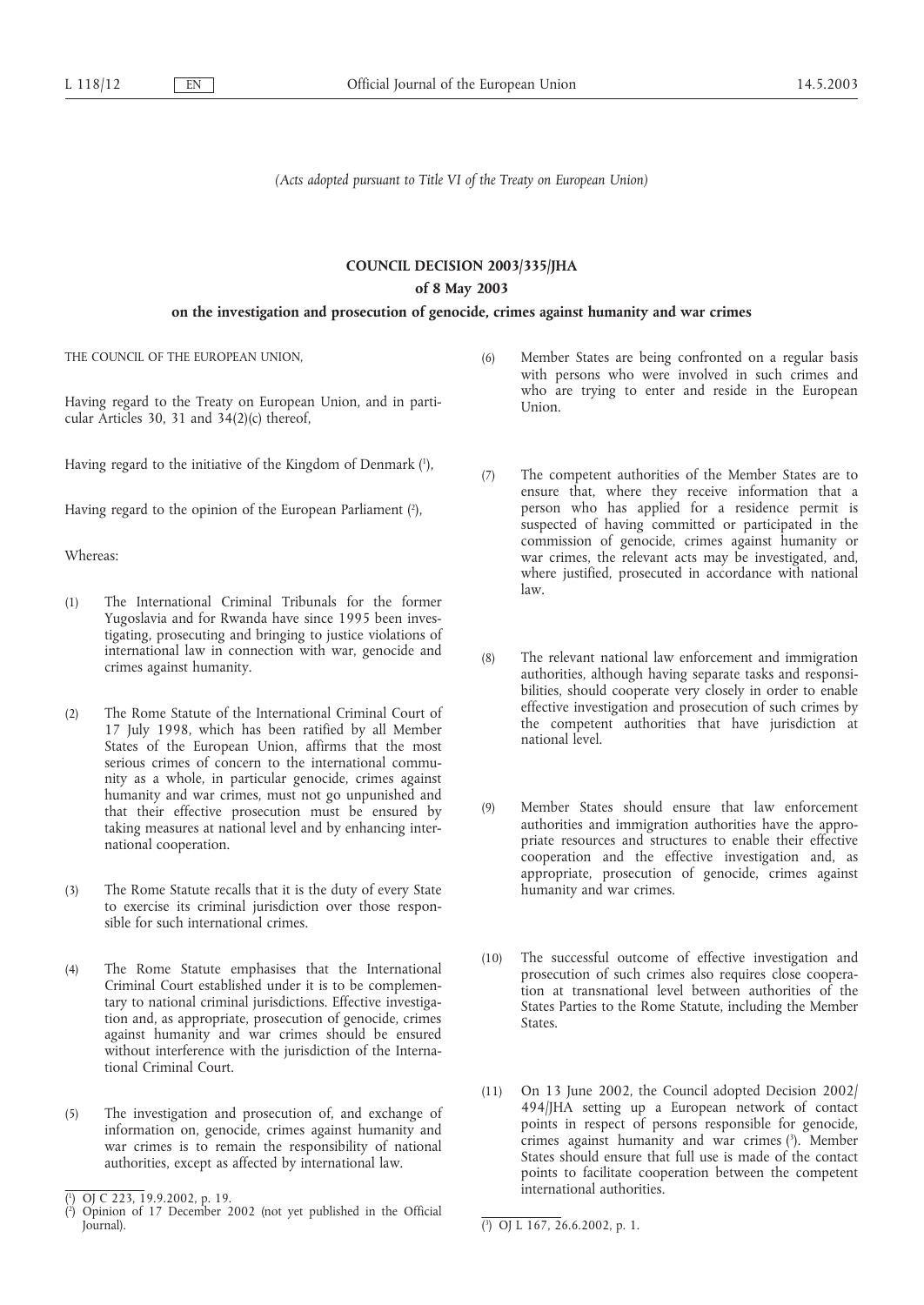(12) In Council Common Position 2001/443/CFSP of 11 June 2001 on the International Criminal Court  $(1)$ , the Member States declared that the crimes within the jurisdiction of the International Criminal Court are of concern for all Member States, which are determined to cooperate for the prevention of those crimes and for putting an end to the impunity of the perpetrators thereof,

HAS DECIDED AS FOLLOWS:

#### *Article 1*

#### **Objective**

The aim of this Decision is to increase cooperation between national units in order to maximise the ability of law enforcement authorities in different Member States to cooperate effectively in the field of investigation and prosecution of persons who have committed or participated in the commission of genocide, crimes against humanity or war crimes as defined in Articles 6, 7 and 8 of the Rome Statute of the International Criminal Court of 17 July 1998.

#### *Article 2*

#### **Information to law enforcement authorities**

1. The Member States shall take the necessary measures in order for the law enforcement authorities to be informed when facts are established which give rise to a suspicion that an applicant for a residence permit has committed crimes as referred to in Article 1 which may lead to prosecution in a Member State or in international criminal courts.

2. Member States shall take the necessary measures to ensure that the relevant national law enforcement and immigration authorities are able to exchange the information, which they require in order to carry out their tasks effectively.

#### *Article 3*

#### **Investigation and prosecution**

1. Member States shall assist one another in investigating and prosecuting the crimes referred to in Article 1 in accordance with relevant international agreements and national law.

2. Where, in connection with the processing of an application for a residence permit, the immigration authorities become aware of facts which give rise to a suspicion that the applicant has participated in crimes referred to in Article 1, and where it emerges that the applicant has previously sought permission to reside in another Member State, the law enforcement authorities may apply to the competent law enforcement authorities in the latter Member State with a view to obtaining relevant information, including information from the immigration authorities.

3. Insofar as the law enforcement authorities in a Member State become aware that a person suspected of crimes as referred to in Article 1 is in another Member State, they shall inform the competent authorities in the latter Member State of their suspicions and the basis thereof. Such information shall be provided in accordance with relevant international agreements and national law.

#### *Article 4*

#### **Structures**

Member States shall consider the need to set up or designate specialist units within the competent law enforcement authorities with particular responsibility for investigating and, as appropriate, prosecuting the crimes in question.

### *Article 5*

#### **Coordination and periodic meetings**

1. Member States shall coordinate ongoing efforts to investigate and prosecute persons suspected of having committed or participated in the commission of genocide, crimes against humanity or war crimes.

2. At the Presidency's initiative, the contact points designated under Article 1 of Decision 2002/494/JHA, shall meet at regular intervals with a view to exchanging information about experiences, practices and methods. These meetings may take place in conjunction with meetings within the European Judicial Network and, depending on the circumstances, representatives from the International Criminal Tribunals for the former Yugoslavia and for Rwanda, the International Criminal Court and other international bodies may also be invited to take part in such meetings.

#### *Article 6*

## **Compliance with data protection legislation**

Any kind of exchange of information or other kind of processing of personal data under this Decision shall take place in full compliance with the requirements flowing from the applicable international and domestic data protection legislation.

### *Article 7*

#### **Implementation**

Member States shall take the necessary measures to comply with this Decision by 8 May 2005.